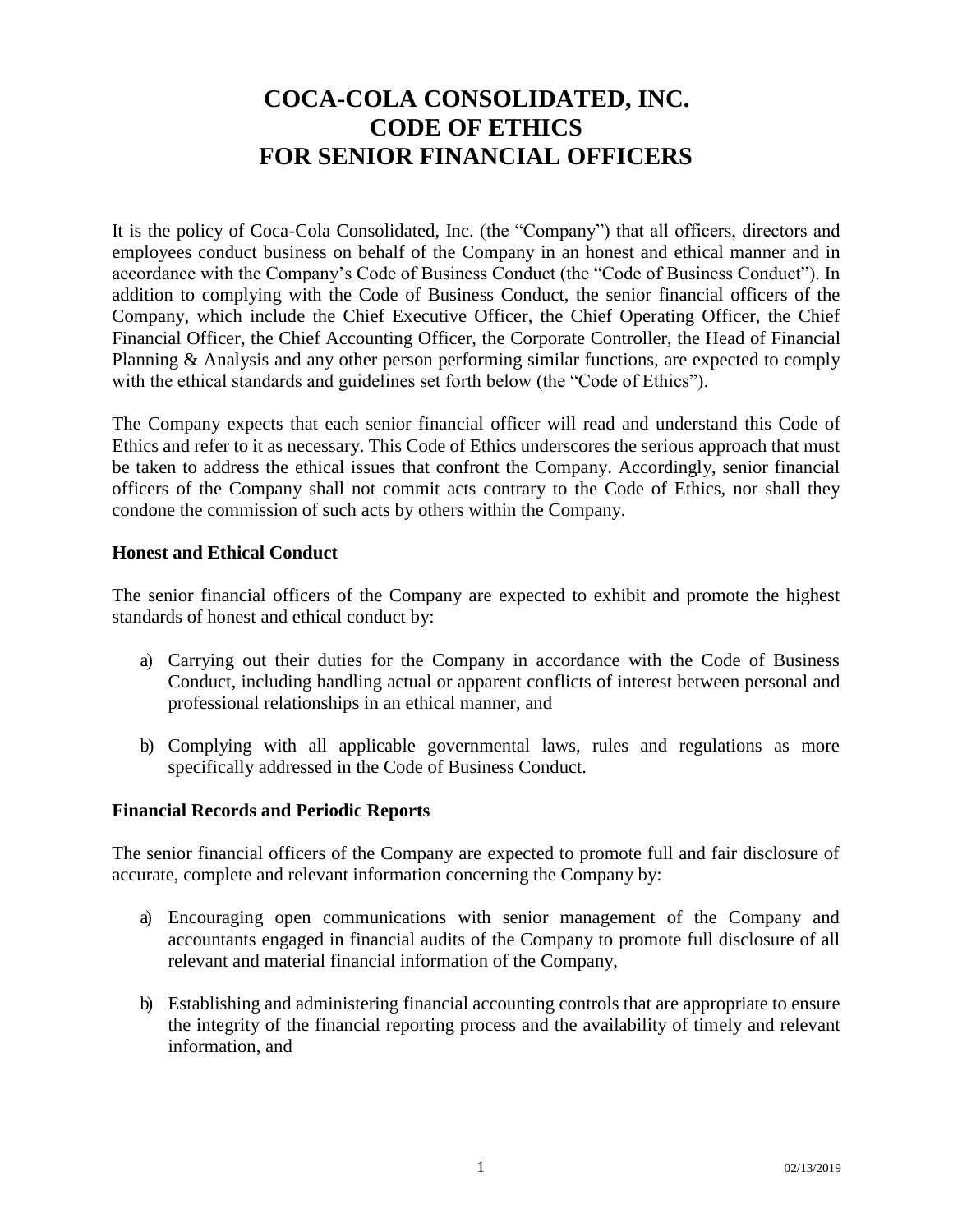c) Providing full, fair, accurate, timely and understandable information for inclusion in the documents that the Company files with or submits to the Securities and Exchange Commission and in other public communications made by the Company.

#### **Internal Reporting of Violations**

The Company encourages each senior financial officer to talk to his or her immediate supervisor, the Company's Chief Executive Officer or the Chairperson of the Audit Committee when in doubt as to whether a situation violates this Code of Ethics.

Any senior financial officer who becomes aware of any existing or potential situation or material transaction that may reasonably be expected to give rise to a violation of, or conflict with the intent of, this Code of Ethics is required to promptly notify his or her immediate supervisor, the Company's Chief Executive Officer or the Chairperson of the Audit Committee. Failure to do so is, itself, a violation of this Code of Ethics.

In those circumstances where reporting to an immediate supervisor or the Chief Executive Officer is impossible or inappropriate or in those circumstances where the immediate supervisor or Chief Executive Officer has failed to take appropriate action, the senior financial officer is required to report such concern in writing to the Chairperson of the Audit Committee.

To encourage senior financial officers to report all violations of this Code of Ethics and to raise questions concerning compliance with the Code of Ethics, the Company will not permit retaliation or harassment for reports made or concerns raised in good faith. "Good faith" does not mean that a report or concern must be correct, but it does require that the senior financial officer making the report or raising the concern believes that he or she is providing truthful information.

### **Accountability and Adherence**

The senior financial officer's supervisor, the Company's Chief Executive Officer or the Chairperson of the Audit Committee, as applicable, will determine whether a violation of this Code of Ethics has occurred and what disciplinary action, if any, is necessary, and will recommend that action for approval to the Board of Directors of the Company. All such disciplinary actions shall be reasonably designed to deter wrongdoing and to promote accountability for adherence to this Code of Ethics, and the severity of such actions shall be based on the facts and circumstances of each particular case.

If a violation of this Code of Ethics has occurred in good faith, it is generally the Company's policy, in appropriate circumstances, to allow a reasonable amount of time for the senior financial officer to correct the situation. Violations of this Code of Ethics, however, may also constitute violations of law which may result in criminal or civil penalties.

#### **Amendments and Waivers**

From time to time, the Company may amend or waive certain provisions of this Code of Ethics. Amendments to and waivers of the Code of Ethics may be made only by the Board of Directors of the Company or the Audit Committee of the Board of Directors, and must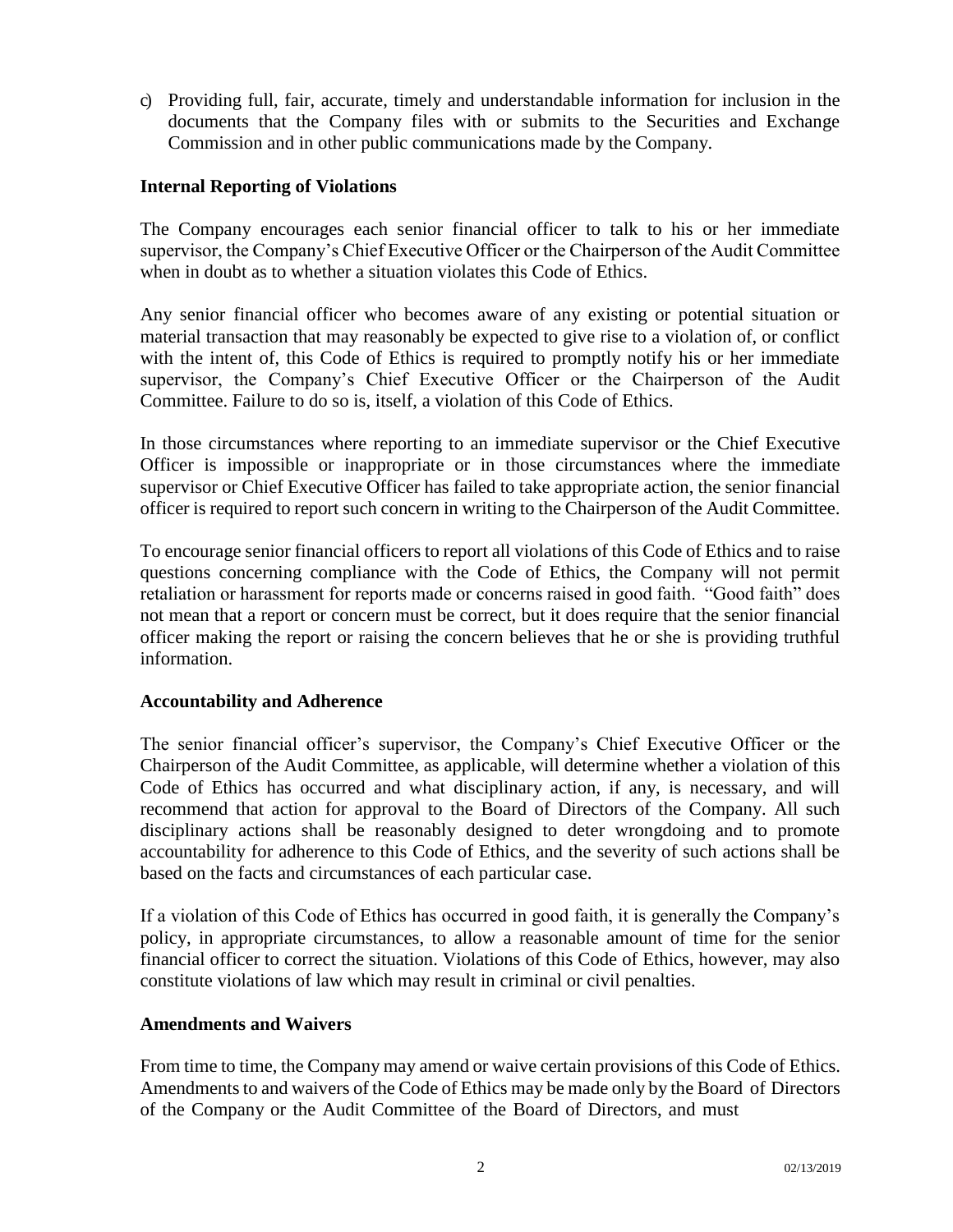promptly be disclosed per regulatory requirements of the Securities and Exchange Commission.

#### **Conclusions**

All questions relating to how this Code of Ethics should be interpreted or applied, or arising from a failure to abide by the terms set forth herein, as well as recommendations for amendments to the provisions of this Code of Ethics, should be directed to the Chief Executive Officer of the Company or the Chairperson of the Audit Committee, either of whom may, at their discretion, seek the advice of the Company's counsel. All senior financial officers of the Company must certify that they have read, understand and will comply with this Code of Ethics while employed as a senior financial officer for the Company by signing and returning to the Chairperson of the Audit Committee a copy of the attached Exhibit A.

This Code of Ethics is intended to qualify as a "code of ethics" within the meaning of Section 406 of the Sarbanes-Oxley Act of 2002 and the rules promulgated thereunder. This Code of Ethics and the matters contained herein are neither a contract of employment nor a guarantee of continuing Company policy. The Company reserves the right to amend, supplement, or discontinue this Code of Ethics and the matters addressed herein, without prior notice, at any time.